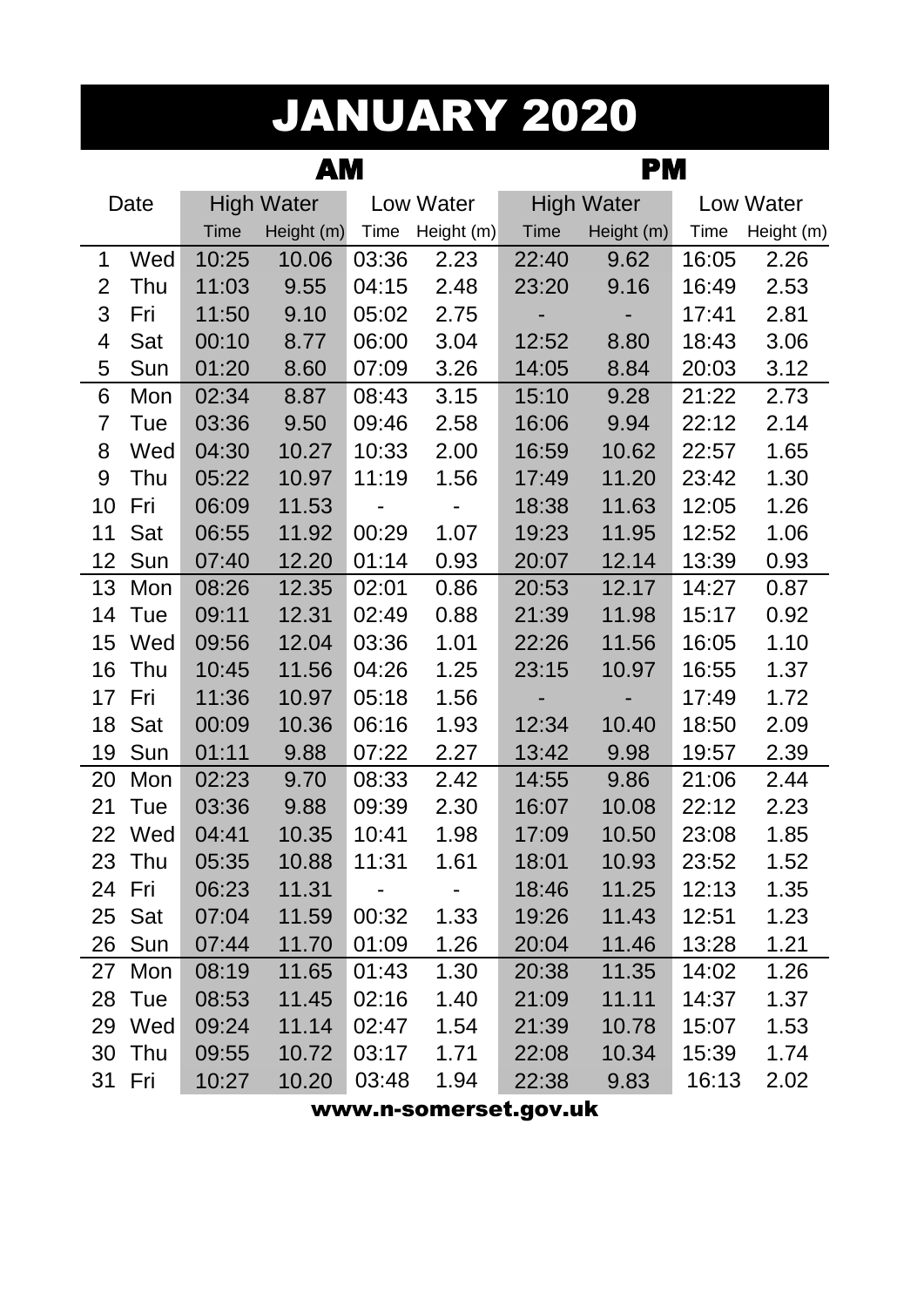### FEBRUARY 2020

|    |      |             | AМ                |       |            | PМ          |                   |       |            |  |
|----|------|-------------|-------------------|-------|------------|-------------|-------------------|-------|------------|--|
|    | Date |             | <b>High Water</b> |       | Low Water  |             | <b>High Water</b> |       | Low Water  |  |
|    |      | <b>Time</b> | Height (m         | Time  | Height (m) | <b>Time</b> | Height (m)        | Time  | Height (m) |  |
| 1  | Sat  | 11:00       | 9.63              | 04:23 | 2.23       | 23:14       | 9.31              | 16:52 | 2.35       |  |
| 2  | Sun  | 11:41       | 9.11              | 05:06 | 2.58       | -           | -                 | 17:39 | 2.71       |  |
| 3  | Mon  | 00:00       | 8.87              | 06:00 | 2.94       | 12:39       | 8.73              | 18:40 | 3.04       |  |
| 4  | Tue  | 01:14       | 8.62              | 07:16 | 3.24       | 14:09       | 8.73              | 20:18 | 3.15       |  |
| 5  | Wed  | 02:46       | 8.93              | 09:06 | 3.01       | 15:27       | 9.31              | 21:39 | 2.57       |  |
| 6  | Thu  | 03:57       | 9.74              | 10:06 | 2.29       | 16:32       | 10.15             | 22:32 | 1.90       |  |
| 7  | Fri  | 04:58       | 10.65             | 10:58 | 1.69       | 17:31       | 11.00             | 23:25 | 1.38       |  |
| 8  | Sat  | 05:53       | 11.46             | 11:52 | 1.22       | 18:23       | 11.71             |       |            |  |
| 9  | Sun  | 06:42       | 12.09             | 00:17 | 0.97       | 19:10       | 12.24             | 12:43 | 0.82       |  |
| 10 | Mon  | 07:28       | 12.56             | 01:06 | 0.62       | 19:55       | 12.60             | 13:31 | 0.50       |  |
| 11 | Tue  | 08:13       | 12.86             | 01:53 | 0.37       | 20:39       | 12.75             | 14:19 | 0.31       |  |
| 12 | Wed  | 08:56       | 12.69             | 02:39 | 0.29       | 21:22       | 12.60             | 15:06 | 0.33       |  |
| 13 | Thu  | 09:40       | 12.64             | 03:25 | 0.42       | 22:06       | 12.11             | 15:49 | 0.59       |  |
| 14 | Fri  | 10:25       | 12.03             | 04:07 | 0.76       | 22:50       | 11.36             | 16:31 | 1.03       |  |
| 15 | Sat  | 11:10       | 11.19             | 04:51 | 1.24       | 23:36       | 10.49             | 17:14 | 1.56       |  |
| 16 | Sun  |             | -                 | 05:37 | 1.79       | 12:00       | 10.31             | 18:04 | 2.13       |  |
| 17 | Mon  | 00:31       | 9.70              | 06:35 | 2.36       | 13:02       | 9.55              | 19:07 | 2.67       |  |
| 18 | Tue  | 01:42       | 9.19              | 07:54 | 2.79       | 14:20       | 9.15              | 20:33 | 2.91       |  |
| 19 | Wed  | 03:07       | 9.21              | 09:16 | 2.69       | 15:47       | 9.34              | 21:49 | 2.61       |  |
| 20 | Thu  | 04:24       | 9.79              | 10:22 | 2.21       | 16:56       | 10.00             | 22:51 | 2.04       |  |
| 21 | Fri  | 05:22       | 10.55             | 11:15 | 1.67       | 17:48       | 10.67             | 23:37 | 1.54       |  |
| 22 | Sat  | 06:08       | 11.15             | 11:56 | 1.30       | 18:32       | 11.14             |       |            |  |
| 23 | Sun  | 06:49       | 11.51             | 00:15 | 1.25       | 19:10       | 11.40             | 12:34 | 1.12       |  |
| 24 | Mon  | 07:25       | 11.68             | 00:50 | 1.14       | 19:43       | 11.52             | 13:09 | 1.06       |  |
| 25 | Tue  | 07:58       | 11.73             | 01:24 | 1.11       | 20:13       | 11.55             | 13:42 | 1.04       |  |
| 26 | Wed  | 08:29       | 11.69             | 01:55 | 1.12       | 20:41       | 11.49             | 14:12 | 1.07       |  |
| 27 | Thu  | 08:56       | 11.52             | 02:24 | 1.18       | 21:09       | 11.28             | 14:41 | 1.17       |  |
| 28 | Fri  | 09:25       | 11.17             | 02:51 | 1.32       | 21:37       | 10.87             | 15:10 | 1.38       |  |
| 29 | Sat  | 09:53       | 10.62             | 03:18 | 1.57       | 22:04       | 10.32             | 15:39 | 1.70       |  |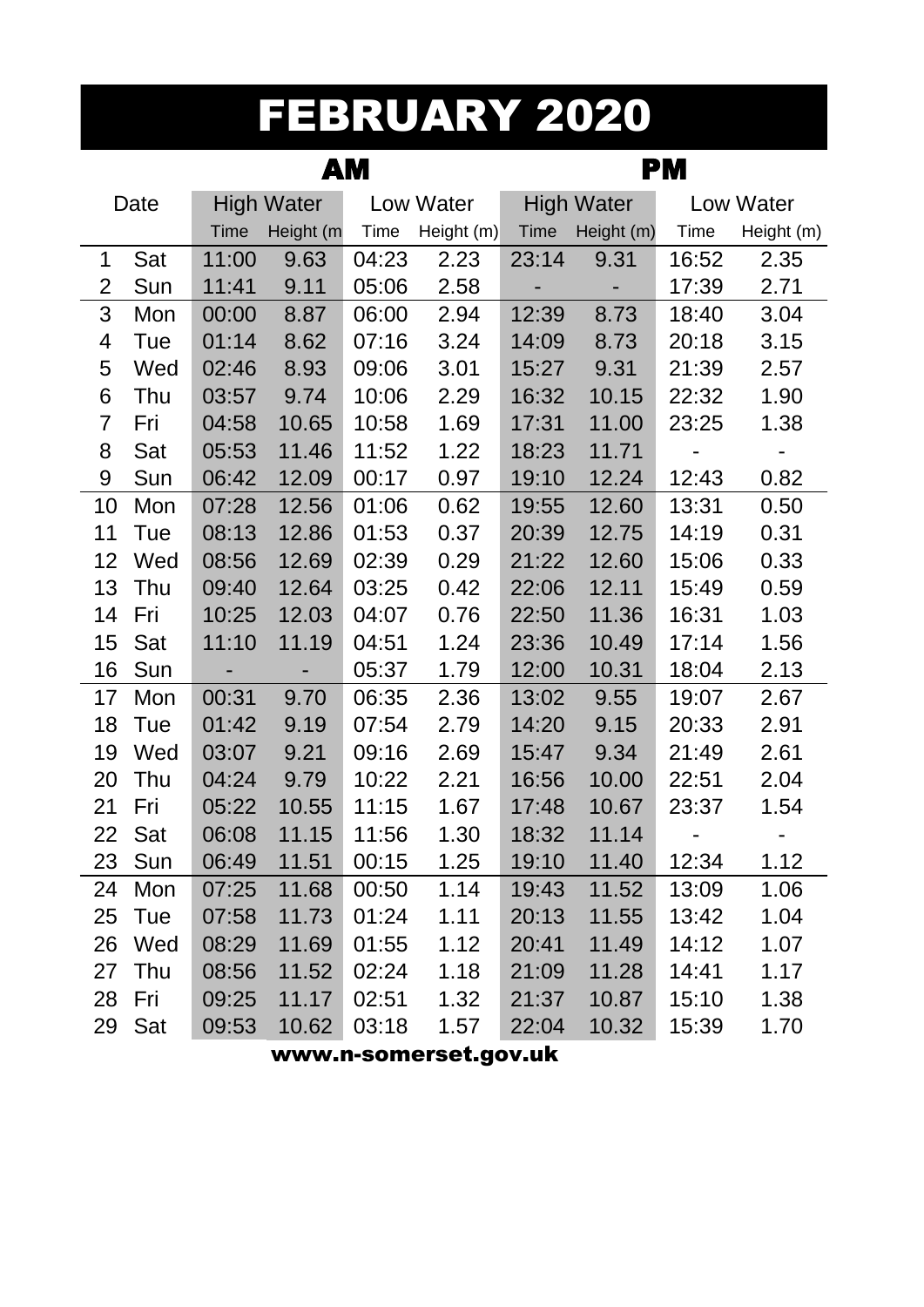### MARCH 2020

|    |      |       | AМ                |                | <b>PM</b>      |             |                   |                              |                |
|----|------|-------|-------------------|----------------|----------------|-------------|-------------------|------------------------------|----------------|
|    | Date |       | <b>High Water</b> |                | Low Water      |             | <b>High Water</b> |                              | Low Water      |
|    |      | Time  | Height (m)        | Time           | Height (m)     | <b>Time</b> | Height (m)        | Time                         | Height (m)     |
| 1  | Sun  | 10:22 | 10.00             | 03:48          | 1.90           | 22:33       | 9.75              | 16:09                        | 2.06           |
| 2  | Mon  | 10:54 | 9.42              | 04:22          | 2.26           | 23:09       | 9.23              | 16:47                        | 2.42           |
| 3  | Tue  | 11:41 | 8.91              | 05:06          | 2.63           |             |                   | 17:41                        | 2.81           |
| 4  | Wed  | 00:10 | 8.76              | 06:13          | 3.03           | 13:05       | 8.55              | 19:03                        | 3.19           |
| 5  | Thu  | 01:53 | 8.67              | 08:14          | 3.20           | 14:50       | 8.91              | 21:08                        | 2.89           |
| 6  | Fri  | 03:26 | 9.42              | 09:42          | 2.48           | 16:09       | 9.89              | 22:10                        | 2.10           |
| 7  | Sat  | 04:37 | 10.50             | 10:40          | 1.75           | 17:13       | 10.97             | 23:11                        | 1.43           |
| 8  | Sun  | 05:35 | 11.53             | 11:41          | 1.12           | 18:06       | 11.88             | $\qquad \qquad \blacksquare$ | $\blacksquare$ |
| 9  | Mon  | 06:26 | 12.32             | 00:05          | 0.83           | 18:53       | 12.53             | 12:31                        | 0.56           |
| 10 | Tue  | 07:11 | 12.86             | 00:52          | 0.34           | 19:37       | 12.94             | 13:17                        | 0.16           |
| 11 | Wed  | 07:55 | 13.18             | 01:37          | 0.03           | 20:19       | 13.09             | 14:01                        | $-0.02$        |
| 12 | Thu  | 08:37 | 13.21             | 02:19          | $-0.05$        | 21:00       | 12.91             | 14:44                        | 0.07           |
| 13 | Fri  | 09:18 | 12.86             | 03:02          | 0.15           | 21:42       | 12.35             | 15:23                        | 0.44           |
| 14 | Sat  | 10:01 | 12.12             | 03:40          | 0.60           | 22:22       | 11.48             | 16:00                        | 0.99           |
| 15 | Sun  | 10:42 | 11.12             | 04:17          | 1.18           | 23:05       | 10.47             | 16:35                        | 1.61           |
| 16 | Mon  | 11:29 | 10.07             | 04:57          | 1.81           | 23:56       | 9.52              | 17:18                        | 2.24           |
| 17 | Tue  | -     |                   | 05:49          | 2.46           | 12:27       | 9.15              | 18:15                        | 2.86           |
| 18 | Wed  | 01:07 | 8.85              | 07:06          | 3.03           | 13:47       | 8.64              | 19:56                        | 3.28           |
| 19 | Thu  | 02:38 | 8.80              | 08:54          | 2.96           | 15:26       | 8.90              | 21:30                        | 2.86           |
| 20 | Fri  | 04:04 | 9.51              | 10:02          | 2.32           | 16:38       | 9.76              | 22:31                        | 2.14           |
| 21 | Sat  | 05:02 | 10.42             | 10:54          | 1.68           | 17:28       | 10.58             | 23:16                        | 1.55           |
| 22 | Sun  | 05:48 | 11.10             | 11:35          | 1.27           | 18:09       | 11.11             | 23:53                        | 1.23           |
| 23 | Mon  | 06:26 | 11.46             | $\blacksquare$ | $\blacksquare$ | 18:45       | 11.39             | 12:10                        | 1.08           |
| 24 | Tue  | 07:01 | 11.63             | 00:27          | 1.10           | 19:16       | 11.53             | 12:44                        | 1.01           |
| 25 | Wed  | 07:31 | 11.70             | 00:59          | 1.05           | 19:45       | 11.63             | 13:16                        | 0.96           |
| 26 | Thu  | 08:00 | 11.74             | 01:28          | 1.01           | 20:11       | 11.67             | 13:45                        | 0.94           |
| 27 | Fri  | 08:28 | 11.65             | 01:57          | 1.01           | 20:39       | 11.54             | 14:14                        | 1.01           |
| 28 | Sat  | 08:56 | 11.36             | 02:24          | 1.14           | 21:07       | 11.18             | 14:41                        | 1.22           |
| 29 | Sun  | 10:24 | 10.84             | 03:51          | 1.40           | 22:35       | 10.63             | 16:07                        | 1.55           |
| 30 | Mon  | 10:53 | 10.22             | 04:17          | 1.74           | 23:04       | 10.06             | 16:34                        | 1.90           |
| 31 | Tue  | 11:26 | 9.63              | 04:48          | 2.07           | 23:40       | 9.52              | 17:10                        | 2.24           |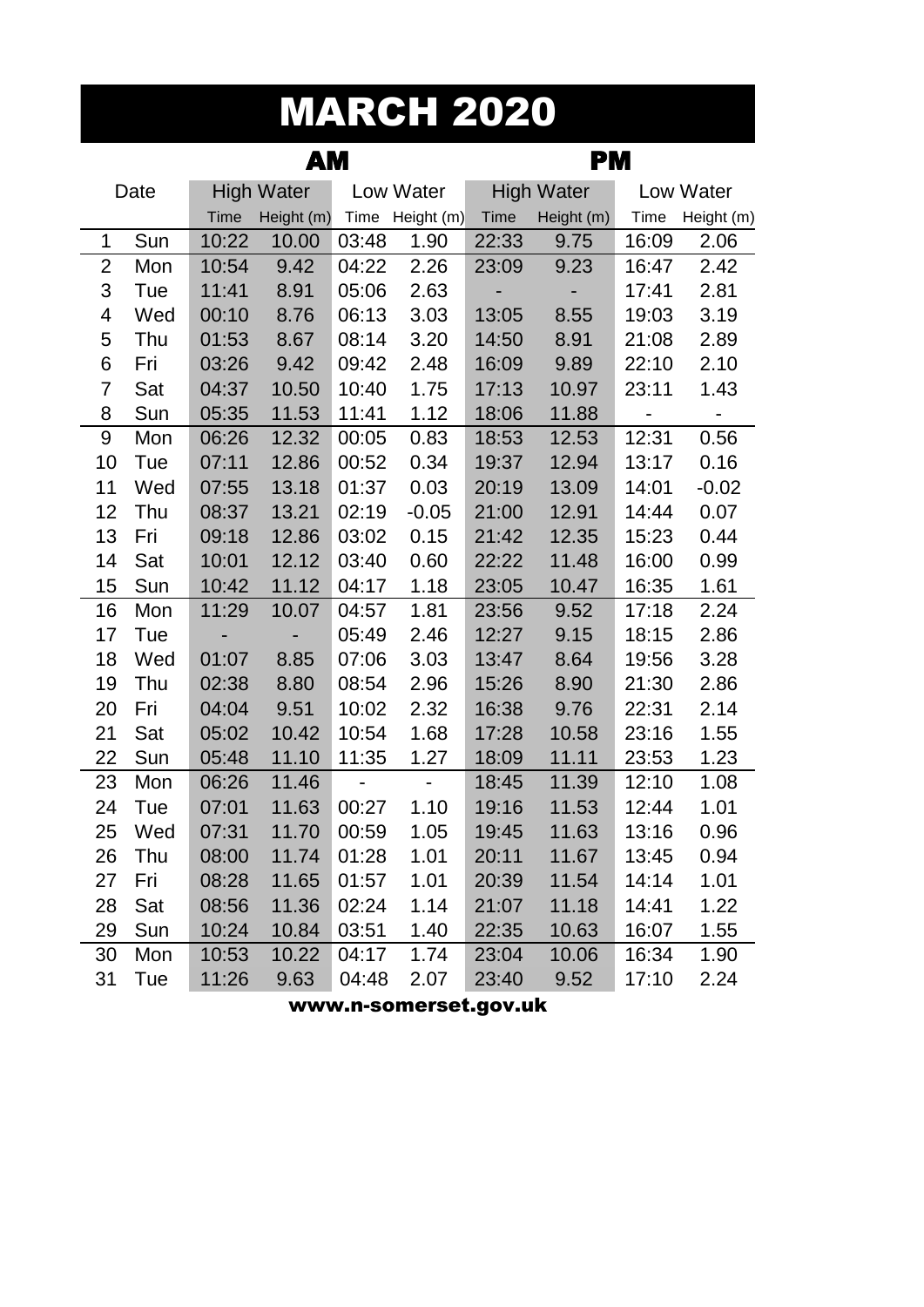#### APRIL 2020

|                |        |                          | АM                |                |                | PМ          |                   |             |            |  |
|----------------|--------|--------------------------|-------------------|----------------|----------------|-------------|-------------------|-------------|------------|--|
|                | Date   |                          | <b>High Water</b> |                | Low Water      |             | <b>High Water</b> |             | Low Water  |  |
|                |        | <b>Time</b>              | Height (m)        | Time           | Height (m)     | <b>Time</b> | Height (m)        | <b>Time</b> | Height (m) |  |
| 1              | Wed    | $\overline{\phantom{a}}$ |                   | 05:32          | 2.41           | 12:14       | 9.08              | 18:02       | 2.62       |  |
| $\overline{2}$ | Thu    | 00:40                    | 9.00              | 06:40          | 2.81           | 13:34       | 8.66              | 19:25       | 3.04       |  |
| 3              | Fri    | 02:18                    | 8.80              | 08:31          | 3.07           | 15:20       | 8.91              | 21:35       | 2.93       |  |
| $\overline{4}$ | Sat    | 03:58                    | 9.44              | 10:16          | 2.47           | 16:45       | 9.89              | 22:47       | 2.17       |  |
| 5              | Sun    | 05:13                    | 10.55             | 11:20          | 1.74           | 17:50       | 11.03             | 23:53       | 1.46       |  |
| 6              | Mon    | 06:13                    | 11.61             | $\overline{a}$ | $\blacksquare$ | 18:45       | 11.97             | 12:25       | 1.08       |  |
| $\overline{7}$ | Tue    | 07:04                    | 12.40             | 00:48          | 0.81           | 19:32       | 12.61             | 13:14       | 0.52       |  |
| 8              | Wed    | 07:49                    | 12.90             | 01:34          | 0.31           | 20:15       | 12.97             | 13:58       | 0.16       |  |
| 9              | Thu    | 08:32                    | 13.15             | 02:16          | 0.04           | 20:55       | 13.09             | 14:38       | 0.05       |  |
| 10             | Fri    | 09:13                    | 13.12             | 02:56          | 0.01           | 21:36       | 12.89             | 15:17       | 0.21       |  |
| 11             | Sat    | 09:55                    | 12.72             | 03:34          | 0.25           | 22:17       | 12.32             | 15:54       | 0.61       |  |
|                | 12 Sun | 10:37                    | 11.93             | 04:10          | 0.71           | 22:57       | 11.42             | 16:26       | 1.15       |  |
|                | 13 Mon | 11:18                    | 10.89             | 04:44          | 1.30           | 23:39       | 10.39             | 17:00       | 1.75       |  |
|                | 14 Tue | -                        |                   | 05:23          | 1.92           | 12:04       | 9.83              | 17:40       | 2.35       |  |
|                | 15 Wed | 00:29                    | 9.43              | 06:12          | 2.54           | 13:00       | 8.94              | 18:35       | 2.94       |  |
| 16             | Thu    | 01:37                    | 8.76              | 07:25          | 3.08           | 14:18       | 8.46              | 20:06       | 3.40       |  |
|                | 17 Fri | 03:06                    | 8.68              | 09:26          | 3.09           | 15:52       | 8.70              | 22:02       | 3.05       |  |
| 18             | Sat    | 04:33                    | 9.32              | 10:34          | 2.45           | 17:07       | 9.51              | 23:01       | 2.34       |  |
| 19             | Sun    | 05:32                    | 10.18             | 11:24          | 1.84           | 17:58       | 10.32             | 23:47       | 1.78       |  |
| 20             | Mon    | 06:17                    | 10.84             | $\blacksquare$ | $\blacksquare$ | 18:39       | 10.88             | 12:05       | 1.44       |  |
| 21             | Tue    | 06:56                    | 11.22             | 00:24          | 1.44           | 19:14       | 11.19             | 12:41       | 1.24       |  |
|                | 22 Wed | 07:30                    | 11.41             | 00:57          | 1.27           | 19:44       | 11.39             | 13:14       | 1.13       |  |
| 23             | Thu    | 08:00                    | 11.52             | 01:29          | 1.16           | 20:13       | 11.55             | 13:46       | 1.05       |  |
|                | 24 Fri | 08:29                    | 11.60             | 02:00          | 1.07           | 20:41       | 11.65             | 14:16       | 1.00       |  |
|                | 25 Sat | 08:59                    | 11.58             | 02:30          | 1.04           | 21:10       | 11.59             | 14:46       | 1.04       |  |
|                | 26 Sun | 09:31                    | 11.36             | 02:59          | 1.14           | 21:41       | 11.31             | 15:16       | 1.22       |  |
|                | 27 Mon | 10:02                    | 10.94             | 03:27          | 1.37           | 22:14       | 10.86             | 15:43       | 1.51       |  |
|                | 28 Tue | 10:37                    | 10.40             | 03:55          | 1.66           | 22:48       | 10.32             | 16:10       | 1.82       |  |
|                | 29 Wed | 11:15                    | 9.84              | 04:29          | 1.95           | 23:32       | 9.79              | 16:49       | 2.12       |  |
|                | 30 Thu |                          |                   | 05:17          | 2.26           | 12:08       | 9.32              | 17:48       | 2.47       |  |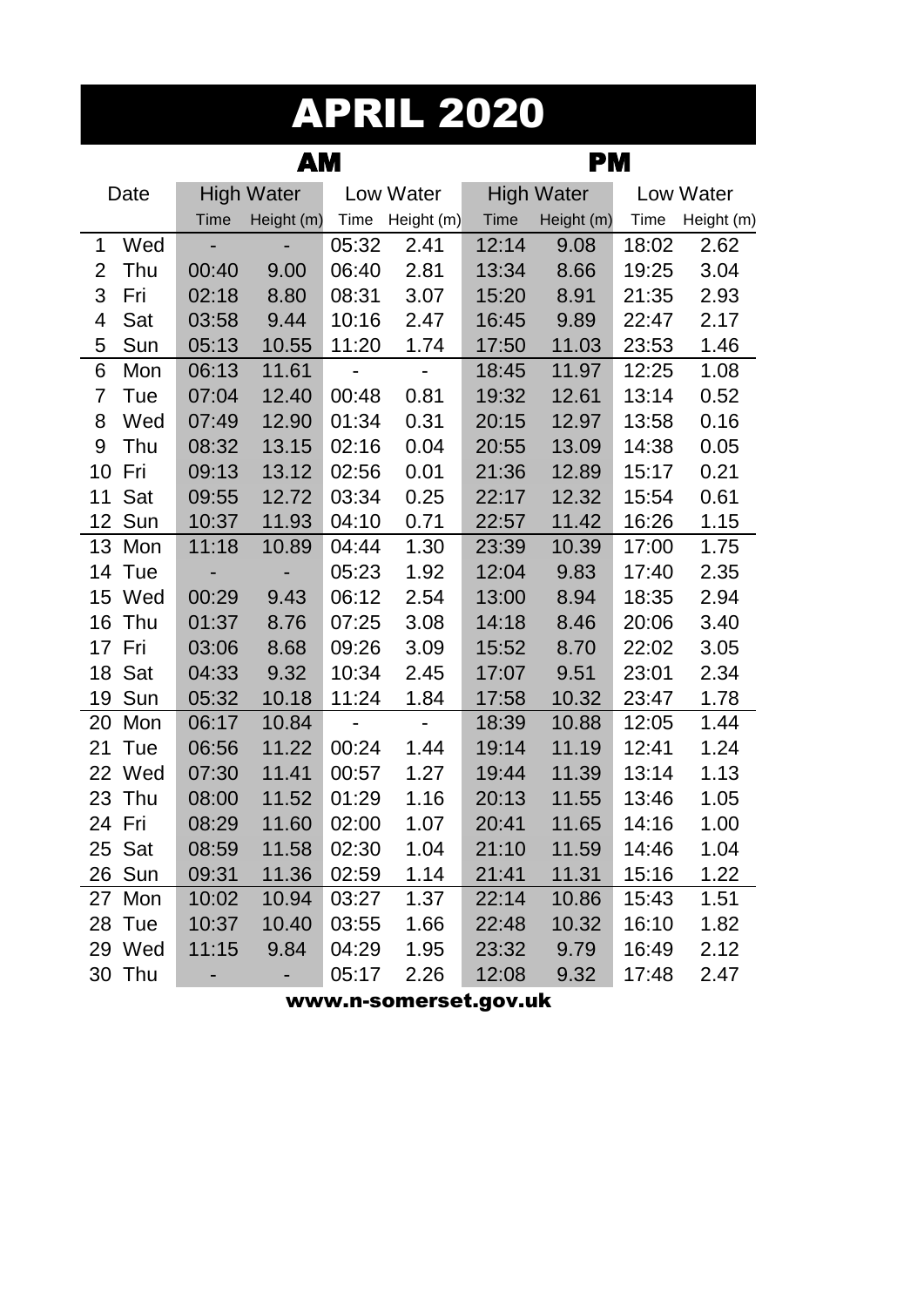# MAY 2020

|                |      |       | АM                |       | PМ         |       |                   |       |            |  |  |
|----------------|------|-------|-------------------|-------|------------|-------|-------------------|-------|------------|--|--|
|                | Date |       | <b>High Water</b> |       | Low Water  |       | <b>High Water</b> |       | Low Water  |  |  |
|                |      | Time  | Height (m)        | Time  | Height (m) | Time  | Height (m)        | Time  | Height (m) |  |  |
| 1              | Fri  | 00:35 | 9.34              | 06:30 | 2.59       | 13:25 | 9.02              | 19:15 | 2.80       |  |  |
| $\overline{2}$ | Sat  | 02:02 | 9.24              | 08:16 | 2.73       | 14:56 | 9.25              | 21:06 | 2.70       |  |  |
| 3              | Sun  | 03:31 | 9.76              | 09:49 | 2.29       | 16:18 | 10.05             | 22:21 | 2.10       |  |  |
| 4              | Mon  | 04:46 | 10.66             | 10:54 | 1.73       | 17:25 | 11.01             | 23:26 | 1.55       |  |  |
| 5              | Tue  | 05:47 | 11.53             |       |            | 18:19 | 11.81             | 12:01 | 1.24       |  |  |
| 6              | Wed  | 06:39 | 12.17             | 00:25 | 1.02       | 19:06 | 12.34             | 12:51 | 0.79       |  |  |
| 7              | Thu  | 07:26 | 12.55             | 01:11 | 0.61       | 19:50 | 12.65             | 13:34 | 0.52       |  |  |
| 8              | Fri  | 08:10 | 12.72             | 01:52 | 0.40       | 20:32 | 12.75             | 14:13 | 0.46       |  |  |
| 9              | Sat  | 08:52 | 12.66             | 02:31 | 0.39       | 21:13 | 12.59             | 14:51 | 0.60       |  |  |
| 10             | Sun  | 09:35 | 12.30             | 03:08 | 0.59       | 21:55 | 12.09             | 15:26 | 0.92       |  |  |
| 11             | Mon  | 10:17 | 11.60             | 03:44 | 0.97       | 22:37 | 11.30             | 15:58 | 1.39       |  |  |
| 12             | Tue  | 10:59 | 10.69             | 04:18 | 1.48       | 23:20 | 10.38             | 16:34 | 1.91       |  |  |
| 13             | Wed  | 11:44 | 9.76              | 05:00 | 2.02       |       |                   | 17:14 | 2.41       |  |  |
| 14             | Thu  | 00:08 | 9.54              | 05:47 | 2.51       | 12:36 | 9.02              | 18:06 | 2.87       |  |  |
| 15             | Fri  | 01:10 | 8.95              | 06:51 | 2.93       | 13:43 | 8.59              | 19:18 | 3.24       |  |  |
| 16             | Sat  | 02:25 | 8.79              | 08:32 | 3.09       | 15:01 | 8.65              | 21:15 | 3.22       |  |  |
| 17             | Sun  | 03:41 | 9.12              | 09:54 | 2.69       | 16:15 | 9.14              | 22:21 | 2.70       |  |  |
| 18             | Mon  | 04:46 | 9.72              | 10:44 | 2.20       | 17:13 | 9.80              | 23:07 | 2.20       |  |  |
| 19             | Tue  | 05:36 | 10.30             | 11:26 | 1.83       | 17:57 | 10.37             | 23:47 | 1.83       |  |  |
| 20             | Wed  | 06:16 | 10.72             |       |            | 18:34 | 10.80             | 12:05 | 1.56       |  |  |
| 21             | Thu  | 06:53 | 11.02             | 00:23 | 1.57       | 19:08 | 11.12             | 12:41 | 1.37       |  |  |
| 22             | Fri  | 07:27 | 11.23             | 00:57 | 1.38       | 19:40 | 11.37             | 13:15 | 1.22       |  |  |
| 23             | Sat  | 08:01 | 11.37             | 01:31 | 1.23       | 20:14 | 11.53             | 13:50 | 1.13       |  |  |
| 24             | Sun  | 08:35 | 11.41             | 02:05 | 1.17       | 20:49 | 11.55             | 14:23 | 1.14       |  |  |
| 25             | Mon  | 09:11 | 11.32             | 02:39 | 1.22       | 21:25 | 11.41             | 14:56 | 1.27       |  |  |
| 26             | Tue  | 09:49 | 11.07             | 03:12 | 1.38       | 22:02 | 11.11             | 15:30 | 1.49       |  |  |
| 27             | Wed  | 10:30 | 10.70             | 03:47 | 1.60       | 22:45 | 10.70             | 16:05 | 1.74       |  |  |
| 28             | Thu  | 11:16 | 10.26             | 04:27 | 1.83       | 23:35 | 10.28             | 16:49 | 1.99       |  |  |
| 29             | Fri  |       |                   | 05:22 | 2.05       | 12:10 | 9.86              | 17:52 | 2.24       |  |  |
| 30             | Sat  | 00:35 | 9.96              | 06:36 | 2.25       | 13:16 | 9.64              | 19:15 | 2.42       |  |  |
| 31             | Sun  | 01:46 | 9.87              | 08:03 | 2.29       | 14:32 | 9.72              | 20:42 | 2.36       |  |  |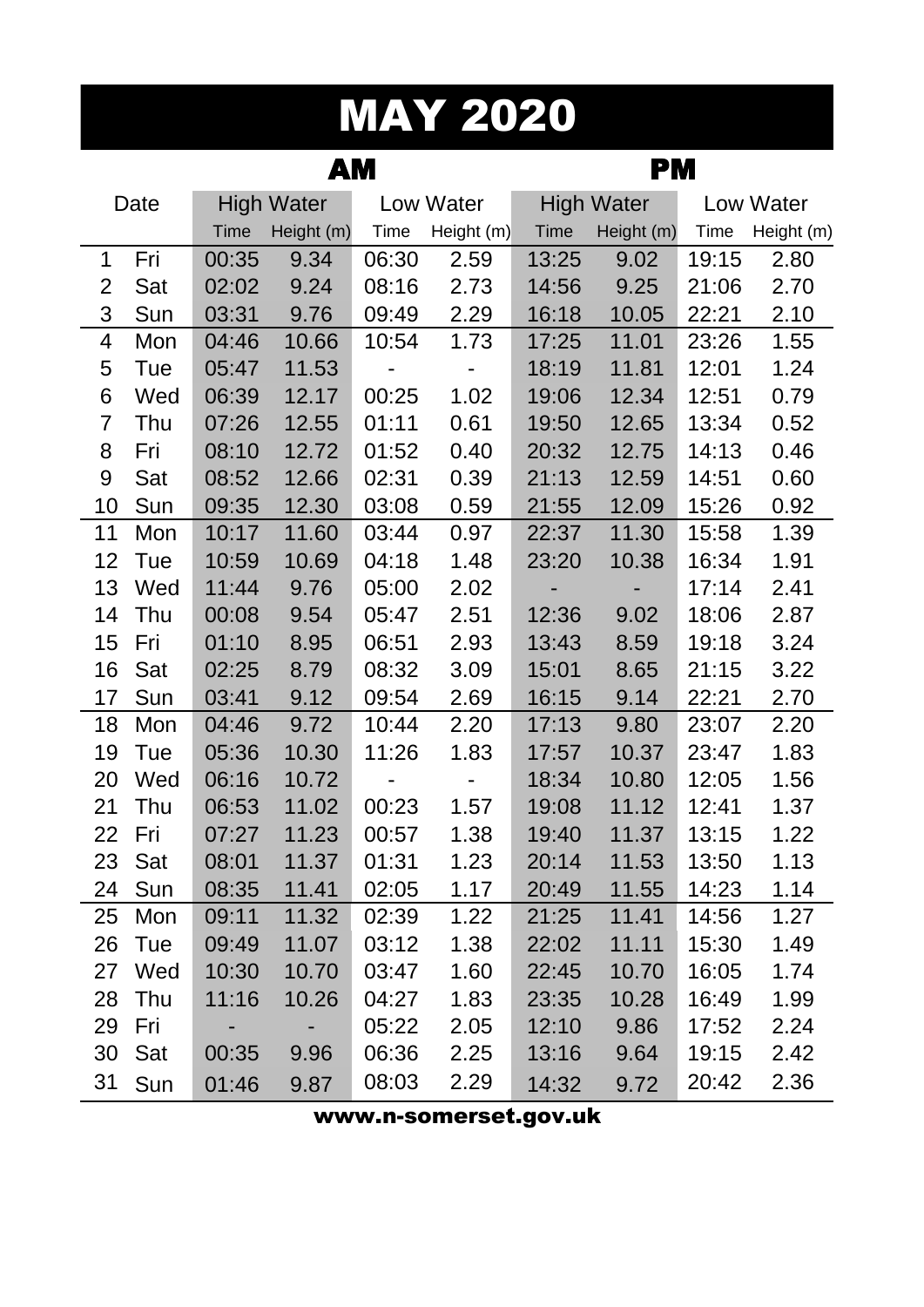# JUNE 2020

|    |        |       | AM                |       |            | PM          |                   |       |            |  |
|----|--------|-------|-------------------|-------|------------|-------------|-------------------|-------|------------|--|
|    | Date   |       | <b>High Water</b> |       | Low Water  |             | <b>High Water</b> |       | Low Water  |  |
|    |        | Time  | Height (m)        | Time  | Height (m) | <b>Time</b> | Height (m)        | Time  | Height (m) |  |
| 1  | Mon    | 03:03 | 10.13             | 09:21 | 2.09       | 15:47       | 10.16             | 21:54 | 2.05       |  |
| 2  | Tue    | 04:15 | 10.63             | 10:25 | 1.81       | 16:53       | 10.77             | 22:55 | 1.73       |  |
| 3  | Wed    | 05:19 | 11.18             | 11:29 | 1.58       | 17:51       | 11.35             | 23:58 | 1.41       |  |
| 4  | Thu    | 06:13 | 11.61             |       | -          | 18:42       | 11.78             | 12:26 | 1.28       |  |
| 5  | Fri    | 07:03 | 11.88             | 00:47 | 1.10       | 19:29       | 12.06             | 13:10 | 1.06       |  |
| 6  | Sat    | 07:49 | 12.03             | 01:29 | 0.91       | 20:12       | 12.19             | 13:50 | 0.97       |  |
| 7  | Sun    | 08:34 | 12.02             | 02:09 | 0.86       | 20:55       | 12.13             | 14:28 | 1.03       |  |
| 8  | Mon    | 09:18 | 11.80             | 02:47 | 0.97       | 21:38       | 11.81             | 15:06 | 1.23       |  |
| 9  | Tue    | 10:01 | 11.32             | 03:25 | 1.23       | 22:21       | 11.24             | 15:40 | 1.56       |  |
| 10 | Wed    | 10:44 | 10.67             | 04:03 | 1.59       | 23:04       | 10.55             | 16:17 | 1.95       |  |
| 11 | Thu    | 11:26 | 9.98              | 04:43 | 1.98       | 23:47       | 9.89              | 16:56 | 2.32       |  |
| 12 | Fri    |       |                   | 05:27 | 2.32       | 12:09       | 9.39              | 17:40 | 2.63       |  |
| 13 | Sat    | 00:35 | 9.37              | 06:18 | 2.60       | 13:00       | 8.97              | 18:35 | 2.89       |  |
| 14 | Sun    | 01:34 | 9.05              | 07:21 | 2.83       | 14:02       | 8.77              | 19:43 | 3.10       |  |
| 15 | Mon    | 02:40 | 9.00              | 08:40 | 2.92       | 15:09       | 8.86              | 21:15 | 3.09       |  |
| 16 | Tue    | 03:43 | 9.23              | 09:56 | 2.69       | 16:10       | 9.23              | 22:21 | 2.72       |  |
| 17 | Wed    | 04:39 | 9.64              | 10:44 | 2.31       | 17:03       | 9.77              | 23:05 | 2.29       |  |
| 18 | Thu    | 05:29 | 10.12             | 11:26 | 1.94       | 17:50       | 10.33             | 23:46 | 1.89       |  |
| 19 | Fri    | 06:13 | 10.56             |       |            | 18:32       | 10.81             | 12:06 | 1.62       |  |
| 20 | Sat    | 06:56 | 10.91             | 00:25 | 1.59       | 19:12       | 11.18             | 12:46 | 1.39       |  |
| 21 | Sun    | 07:38 | 11.17             | 01:05 | 1.39       | 19:52       | 11.43             | 13:26 | 1.25       |  |
| 22 | Mon    | 08:18 | 11.33             | 01:45 | 1.28       | 20:33       | 11.58             | 14:06 | 1.21       |  |
|    | 23 Tue | 08:59 | 11.42             | 02:27 | 1.26       | 21:14       | 11.62             | 14:46 | 1.24       |  |
|    | 24 Wed | 09:42 | 11.40             | 03:09 | 1.29       | 21:57       | 11.55             | 15:30 | 1.34       |  |
|    | 25 Thu | 10:26 | 11.24             | 03:55 | 1.38       | 22:34       | 11.34             | 16:15 | 1.48       |  |
|    | 26 Fri | 11:14 | 10.96             | 04:43 | 1.51       | 23:33       | 11.03             | 17:03 | 1.65       |  |
|    | 27 Sat |       |                   | 05:35 | 1.66       | 12:04       | 10.59             | 18:00 | 1.83       |  |
|    | 28 Sun | 00:26 | 10.68             | 06:35 | 1.82       | 13:00       | 10.24             | 19:04 | 2.01       |  |
|    | 29 Mon | 01:25 | 10.39             | 07:42 | 1.98       | 14:05       | 10.02             | 20:15 | 2.14       |  |
|    | 30 Tue | 02:33 | 10.26             | 08:50 | 2.07       | 15:14       | 10.04             | 21:24 | 2.15       |  |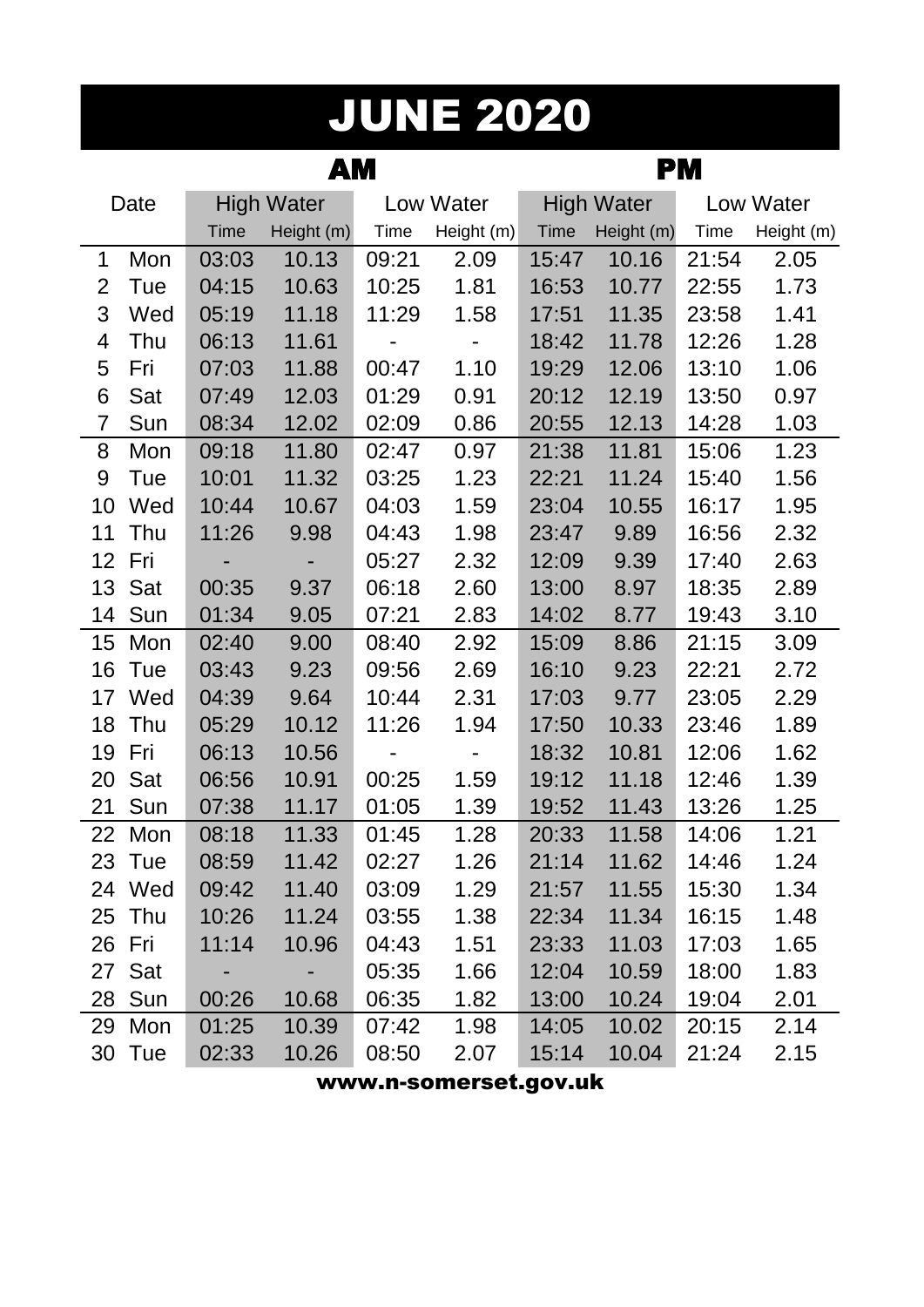#### JULY 2020

|             |      |                          | AМ                |                              | <b>PM</b>  |       |                   |       |            |
|-------------|------|--------------------------|-------------------|------------------------------|------------|-------|-------------------|-------|------------|
|             | Date |                          | <b>High Water</b> |                              | Low Water  |       | <b>High Water</b> |       | Low Water  |
|             |      | <b>Time</b>              | Height (m)        | Time                         | Height (m) | Time  | Height (m)        | Time  | Height (m) |
| $\mathbf 1$ | Wed  | 03:43                    | 10.33             | 09:55                        | 2.08       | 16:23 | 10.30             | 22:27 | 2.04       |
| 2           | Thu  | 04:50                    | 10.55             | 10:57                        | 1.99       | 17:25 | 10.70             | 23:30 | 1.84       |
| 3           | Fri  | 05:52                    | 10.85             | -                            |            | 18:22 | 11.11             | 12:01 | 1.78       |
| 4           | Sat  | 06:47                    | 11.14             | 00:25                        | 1.56       | 19:12 | 11.45             | 12:50 | 1.52       |
| 5           | Sun  | 07:37                    | 11.36             | 01:11                        | 1.32       | 19:58 | 11.69             | 13:32 | 1.35       |
| 6           | Mon  | 08:22                    | 11.49             | 01:53                        | 1.20       | 20:42 | 11.77             | 14:13 | 1.30       |
| 7           | Tue  | 09:05                    | 11.47             | 02:33                        | 1.20       | 21:25 | 11.66             | 14:51 | 1.38       |
| 8           | Wed  | 09:47                    | 11.26             | 03:12                        | 1.31       | 22:05 | 11.35             | 15:29 | 1.56       |
| 9           | Thu  | 10:25                    | 10.88             | 03:51                        | 1.52       | 22:43 | 10.90             | 16:03 | 1.81       |
| 10          | Fri  | 11:02                    | 10.41             | 04:26                        | 1.77       | 23:19 | 10.39             | 16:36 | 2.06       |
| 11          | Sat  | 11:36                    | 9.93              | 05:02                        | 2.01       | 23:57 | 9.90              | 17:11 | 2.28       |
| 12          | Sun  | $\overline{\phantom{0}}$ | -                 | 05:40                        | 2.23       | 12:13 | 9.48              | 17:52 | 2.50       |
| 13          | Mon  | 00:39                    | 9.43              | 06:26                        | 2.49       | 12:56 | 9.07              | 18:41 | 2.77       |
| 14          | Tue  | 01:30                    | 9.03              | 07:19                        | 2.77       | 13:54 | 8.78              | 19:42 | 3.05       |
| 15          | Wed  | 02:36                    | 8.84              | 08:25                        | 2.99       | 15:05 | 8.79              | 21:02 | 3.18       |
| 16          | Thu  | 03:43                    | 9.02              | 09:54                        | 2.87       | 16:11 | 9.19              | 22:25 | 2.80       |
| 17          | Fri  | 04:43                    | 9.49              | 10:51                        | 2.38       | 17:08 | 9.84              | 23:14 | 2.23       |
| 18          | Sat  | 05:39                    | 10.10             | 11:36                        | 1.88       | 18:02 | 10.52             | 23:58 | 1.77       |
| 19          | Sun  | 06:31                    | 10.67             | $\qquad \qquad \blacksquare$ |            | 18:51 | 11.09             | 12:20 | 1.53       |
| 20          | Mon  | 07:19                    | 11.14             | 00:45                        | 1.47       | 19:38 | 11.51             | 13:08 | 1.30       |
| 21          | Tue  | 08:04                    | 11.50             | 01:31                        | 1.27       | 20:22 | 11.84             | 13:54 | 1.15       |
| 22          | Wed  | 08:49                    | 11.78             | 02:19                        | 1.10       | 21:05 | 12.07             | 14:40 | 1.03       |
| 23          | Thu  | 09:33                    | 11.95             | 03:06                        | 0.97       | 21:49 | 12.18             | 15:27 | 0.96       |
| 24          | Fri  | 10:17                    | 11.93             | 03:55                        | 0.92       | 22:34 | 12.08             | 16:16 | 1.00       |
| 25          | Sat  | 11:02                    | 11.67             | 04:43                        | 1.01       | 23:19 | 11.73             | 17:02 | 1.17       |
| 26          | Sun  | 11:46                    | 11.19             | 05:30                        | 1.23       |       |                   | 17:49 | 1.45       |
| 27          | Mon  | 00:07                    | 11.19             | 06:18                        | 1.55       | 12:35 | 10.59             | 18:41 | 1.79       |
| 28          | Tue  | 00:59                    | 10.59             | 07:11                        | 1.93       | 13:32 | 10.03             | 19:40 | 2.17       |
| 29          | Wed  | 02:01                    | 10.06             | 08:12                        | 2.31       | 14:41 | 9.69              | 20:52 | 2.46       |
| 30          | Thu  | 03:12                    | 9.77              | 09:25                        | 2.52       | 15:54 | 9.71              | 22:05 | 2.46       |
| 31          | Fri  | 04:27                    | 9.82              | 10:35                        | 2.44       | 17:06 | 10.08             | 23:10 | 2.20       |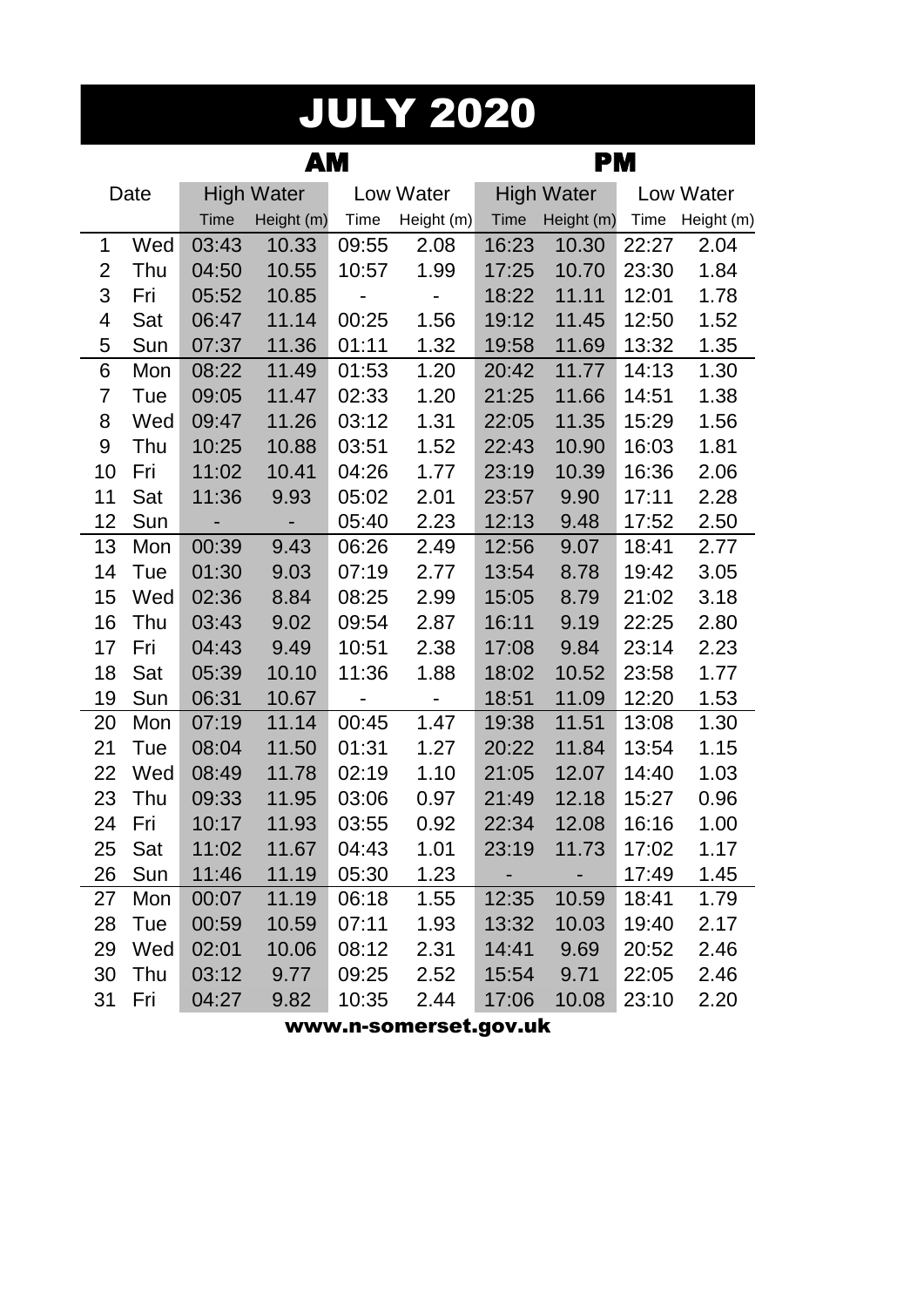#### AUGUST 2020

|                |        |             | AМ                | PМ             |                |             |                   |       |            |
|----------------|--------|-------------|-------------------|----------------|----------------|-------------|-------------------|-------|------------|
|                | Date   |             | <b>High Water</b> |                | Low Water      |             | <b>High Water</b> |       | Low Water  |
|                |        | <b>Time</b> | Height (m)        | Time           | Height (m)     | <b>Time</b> | Height (m)        | Time  | Height (m) |
| 1              | Sat    | 05:39       | 10.18             | 11:42          | 2.12           | 18:09       | 10.62             |       |            |
| 2              | Sun    | 06:38       | 10.66             | 00:10          | 1.80           | 19:02       | 11.15             | 12:35 | 1.72       |
| 3              | Mon    | 07:28       | 11.07             | 00:57          | 1.45           | 19:47       | 11.51             | 13:18 | 1.44       |
| 4              | Tue    | 08:11       | 11.34             | 01:39          | 1.25           | 20:29       | 11.70             | 13:58 | 1.32       |
| 5              | Wed    | 08:50       | 11.44             | 02:18          | 1.19           | 21:07       | 11.72             | 14:35 | 1.32       |
| 6              | Thu    | 09:27       | 11.40             | 02:56          | 1.22           | 21:43       | 11.58             | 15:10 | 1.41       |
| $\overline{7}$ | Fri    | 10:00       | 11.22             | 03:30          | 1.33           | 22:16       | 11.30             | 15:43 | 1.56       |
| 8              | Sat    | 10:30       | 10.90             | 04:02          | 1.49           | 22:47       | 10.89             | 16:11 | 1.74       |
| 9              | Sun    | 10:59       | 10.48             | 04:31          | 1.69           | 23:17       | 10.37             | 16:39 | 1.95       |
| 10             | Mon    | 11:29       | 9.98              | 05:02          | 1.94           | 23:49       | 9.78              | 17:11 | 2.21       |
| 11             | Tue    |             |                   | 05:38          | 2.26           | 12:01       | 9.44              | 17:49 | 2.54       |
| 12             | Wed    | 00:24       | 9.19              | 06:19          | 2.63           | 12:42       | 8.93              | 18:37 | 2.93       |
| 13             | Thu    | 01:15       | 8.7               | 07:13          | 3.01           | 13:43       | 8.56              | 19:43 | 3.29       |
| 14             | Fri    | 02:37       | 8.49              | 08:34          | 3.28           | 15:17       | 8.66              | 21:36 | 3.31       |
| 15             | Sat    | 04:03       | 8.89              | 10:19          | 2.89           | 16:34       | 9.37              | 22:48 | 2.6        |
| 16             | Sun    | 05:11       | 9.7               | 11:12          | 2.18           | 17:37       | 10.29             | 23:37 | 1.93       |
| 17             | Mon    | 06:10       | 10.58             | $\blacksquare$ | $\blacksquare$ | 18:33       | 11.15             | 12:01 | 1.64       |
| 18             | Tue    | 07:02       | 11.34             | 00:29          | 1.46           | 19:21       | 11.81             | 12:54 | 1.25       |
| 19             | Wed    | 07:49       | 11.91             | 01:21          | 1.1            | 20:07       | 12.3              | 13:43 | 0.94       |
| 20             | Thu    | 08:34       | 12.31             | 02:09          | 0.79           | 20:50       | 12.64             | 14:29 | 0.68       |
| 21             | Fri    | 09:16       | 12.54             | 02:56          | 0.56           | 21:33       | 12.79             | 15:16 | 0.54       |
| 22             | Sat    | 09:58       | 12.52             | 03:41          | 0.49           | 22:15       | 12.65             | 16:01 | 0.58       |
| 23             | Sun    | 10:40       | 12.18             | 04:26          | 0.66           | 22:58       | 12.15             | 16:44 | 0.86       |
| 24             | Mon    | 11:23       | 11.52             | 05:07          | 1.05           | 23:42       | 11.38             | 17:24 | 1.3        |
|                | 25 Tue |             |                   | 05:47          | 1.56           | 12:07       | 10.69             | 18:08 | 1.82       |
| 26             | Wed    | 00:30       | 10.48             | 06:32          | 2.11           | 12:59       | 9.86              | 19:00 | 2.37       |
| 27             | Thu    | 01:28       | 9.66              | 07:29          | 2.66           | 14:07       | 9.26              | 20:12 | 2.86       |
| 28             | Fri    | 02:43       | 9.13              | 08:54          | 3.04           | 15:31       | 9.15              | 21:47 | 2.91       |
| 29             | Sat    | 04:11       | 9.19              | 10:21          | 2.84           | 16:54       | 9.67              | 22:58 | 2.42       |
| 30             | Sun    | 05:30       | 9.83              | 11:29          | 2.25           | 17:59       | 10.5              | 23:57 | 1.8        |
| 31             | Mon    | 06:28       | 10.61             |                |                | 18:50       | 11.22             | 12:20 | 1.66       |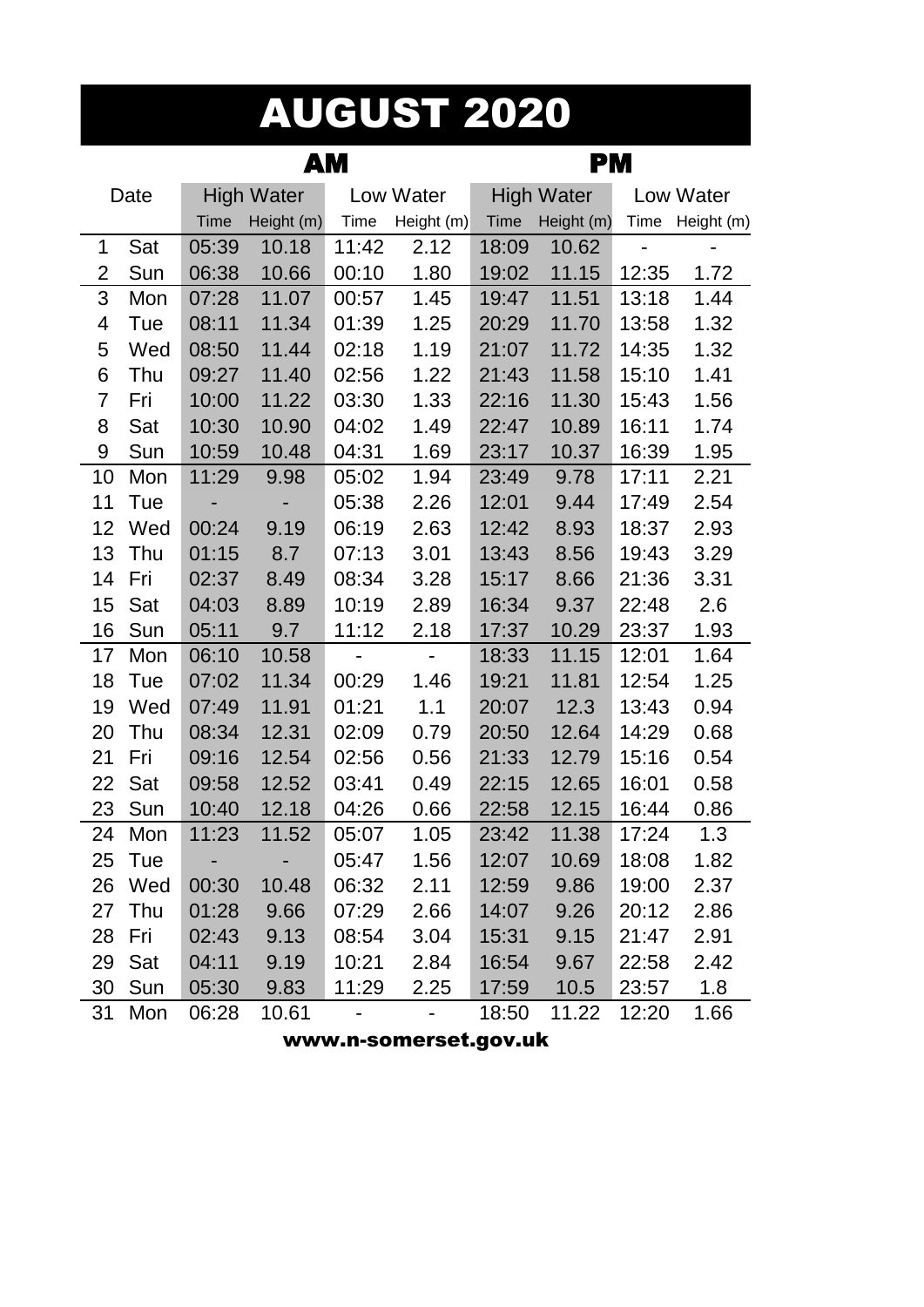#### SEPTEMBER 2020

|                |        |             | AМ                |       |            | PМ          |                   |       |                 |  |  |
|----------------|--------|-------------|-------------------|-------|------------|-------------|-------------------|-------|-----------------|--|--|
|                | Date   |             | <b>High Water</b> |       | Low Water  |             | <b>High Water</b> |       | Low Water       |  |  |
|                |        | <b>Time</b> | Height (m)        | Time  | Height (m) | <b>Time</b> | Height (m)        |       | Time Height (m) |  |  |
| 1              | Tue    | 07:14       | 11.17             | 00:42 | 1.34       | 19:33       | 11.64             | 13:02 | 1.31            |  |  |
| $\overline{2}$ | Wed    | 07:54       | 11.47             | 01:21 | 1.13       | 20:10       | 11.82             | 13:39 | 1.20            |  |  |
| 3              | Thu    | 08:30       | 11.59             | 01:58 | 1.08       | 20:45       | 11.86             | 14:13 | 1.20            |  |  |
| 4              | Fri    | 09:01       | 11.61             | 02:31 | 1.11       | 21:16       | 11.80             | 14:44 | 1.26            |  |  |
| 5              | Sat    | 09:31       | 11.54             | 03:02 | 1.18       | 21:45       | 11.62             | 15:12 | 1.36            |  |  |
| 6              | Sun    | 09:57       | 11.32             | 03:30 | 1.29       | 22:13       | 11.26             | 15:39 | 1.50            |  |  |
| $\overline{7}$ | Mon    | 10:23       | 10.93             | 03:57 | 1.49       | 22:40       | 10.71             | 16:05 | 1.73            |  |  |
| 8              | Tue    | 10:49       | 10.37             | 04:23 | 1.79       | 23:08       | 10.03             | 16:32 | 2.06            |  |  |
| 9              | Wed    | 11:17       | 9.75              | 04:52 | 2.16       | 23:36       | 9.37              | 17:03 | 2.44            |  |  |
| 10             | Thu    | 11:49       | 9.17              | 05:27 | 2.56       |             |                   | 17:44 | 2.84            |  |  |
| 11             | Fri    | 00:16       | 8.78              | 06:14 | 2.97       | 12:42       | 8.65              | 18:45 | 3.26            |  |  |
| 12             | Sat    | 01:28       | 8.31              | 07:26 | 3.38       | 14:17       | 8.41              | 20:25 | 3.55            |  |  |
| 13             | Sun    | 03:23       | 8.49              | 09:41 | 3.31       | 16:02       | 9.06              | 22:22 | 2.89            |  |  |
| 14             | Mon    | 04:47       | 9.47              | 10:50 | 2.45       | 17:15       | 10.21             | 23:18 | 2.04            |  |  |
| 15             | Tue    | 05:50       | 10.64             | 11:44 | 1.72       | 18:12       | 11.33             |       |                 |  |  |
| 16             | Wed    | 06:42       | 11.63             | 00:15 | 1.41       | 19:01       | 12.17             | 12:40 | 1.16            |  |  |
| 17             | Thu    | 07:30       | 12.33             | 01:08 | 0.90       | 19:46       | 12.74             | 13:29 | 0.72            |  |  |
| 18             | Fri    | 08:13       | 12.76             | 01:53 | 0.52       | 20:30       | 13.07             | 14:13 | 0.42            |  |  |
| 19             | Sat    | 08:55       | 12.96             | 02:37 | 0.31       | 21:11       | 13.16             | 14:56 | 0.3             |  |  |
| 20             | Sun    | 09:35       | 12.88             | 03:19 | 0.33       | 21:53       | 12.92             | 15:37 | 0.42            |  |  |
| 21             | Mon    | 10:16       | 12.44             | 04:00 | 0.62       | 22:35       | 12.28             | 16:17 | 0.80            |  |  |
| 22             | Tue    | 10:57       | 11.65             | 04:36 | 1.12       | 23:17       | 11.32             | 16:54 | 1.35            |  |  |
| 23             | Wed    | 11:40       | 10.67             | 05:11 | 1.72       |             |                   | 17:34 | 1.97            |  |  |
| 24             | Thu    | 00:03       | 10.25             | 05:53 | 2.34       | 12:30       | 9.69              | 18:22 | 2.60            |  |  |
|                | 25 Fri | 01:00       | 9.27              | 06:49 | 2.95       | 13:38       | 8.96              | 19:36 | 3.17            |  |  |
|                | 26 Sat | 02:19       | 8.68              | 08:19 | 3.43       | 15:10       | 8.84              | 21:31 | 3.19            |  |  |
|                | 27 Sun | 03:57       | 8.85              | 10:07 | 3.09       | 16:39       | 9.53              | 22:44 | 2.51            |  |  |
|                | 28 Mon | 05:16       | 9.74              | 11:14 | 2.30       | 17:42       | 10.53             | 23:39 | 1.76            |  |  |
|                | 29 Tue | 06:10       | 10.66             |       |            | 18:31       | 11.31             | 12:01 | 1.63            |  |  |
|                | 30 Wed | 06:54       | 11.28             | 00:21 | 1.28       | 19:10       | 11.73             | 12:40 | 1.27            |  |  |
|                |        |             |                   |       |            |             |                   |       |                 |  |  |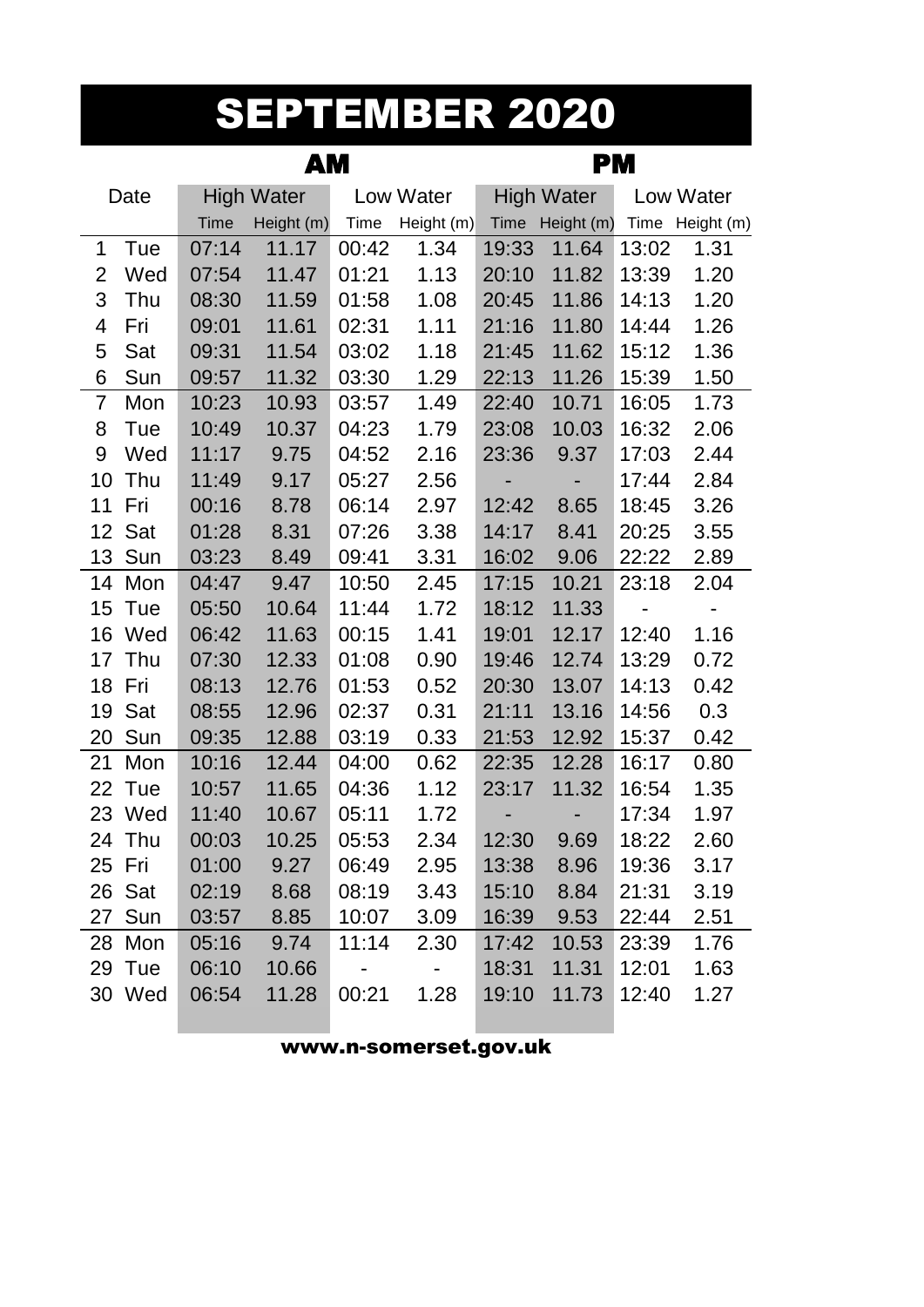## OCTOBER 2020

|                |        |             | AМ                |       |            | <b>PM</b>   |                   |       |            |  |
|----------------|--------|-------------|-------------------|-------|------------|-------------|-------------------|-------|------------|--|
|                | Date   |             | <b>High Water</b> |       | Low Water  |             | <b>High Water</b> |       | Low Water  |  |
|                |        | <b>Time</b> | Height (m)        | Time  | Height (m) | <b>Time</b> | Height (m)        | Time  | Height (m) |  |
| 1              | Thu    | 07:30       | 11.57             | 00:57 | 1.09       | 19:46       | 11.87             | 13:14 | 1.17       |  |
| $\overline{2}$ | Fri    | 08:03       | 11.68             | 01:31 | 1.07       | 20:17       | 11.90             | 13:46 | 1.19       |  |
| 3              | Sat    | 08:31       | 11.73             | 02:02 | 1.09       | 20:46       | 11.87             | 14:15 | 1.22       |  |
| 4              | Sun    | 08:58       | 11.72             | 02:31 | 1.12       | 21:13       | 11.74             | 14:42 | 1.26       |  |
| 5              | Mon    | 09:25       | 11.58             | 02:58 | 1.20       | 21:41       | 11.43             | 15:08 | 1.38       |  |
| 6              | Tue    | 09:50       | 11.22             | 03:24 | 1.40       | 22:09       | 10.89             | 15:33 | 1.62       |  |
| $\overline{7}$ | Wed    | 10:18       | 10.66             | 03:49 | 1.72       | 22:36       | 10.22             | 15:58 | 1.97       |  |
| 8              | Thu    | 10:44       | 10.04             | 04:15 | 2.10       | 23:05       | 9.56              | 16:27 | 2.35       |  |
| 9              | Fri    | 11:17       | 9.45              | 04:47 | 2.48       | 23:44       | 8.95              | 17:07 | 2.73       |  |
| 10             | Sat    | ٠           |                   | 05:34 | 2.87       | 12:08       | 8.89              | 18:06 | 3.13       |  |
| 11             | Sun    | 00:55       | 8.45              | 06:46 | 3.29       | 13:38       | 8.56              | 19:44 | 3.45       |  |
| 12             | Mon    | 02:44       | 8.51              | 08:54 | 3.39       | 15:29       | 9.09              | 21:51 | 2.97       |  |
| 13             | Tue    | 04:18       | 9.47              | 10:23 | 2.59       | 16:47       | 10.26             | 22:54 | 2.10       |  |
| 14             | Wed    | 05:25       | 10.71             | 11:22 | 1.81       | 17:47       | 11.43             | 23:55 | 1.42       |  |
| 15             | Thu    | 06:18       | 11.76             |       |            | 18:37       | 12.32             | 12:20 | 1.19       |  |
| 16             | Fri    | 07:05       | 12.49             | 00:48 | 0.88       | 19:23       | 12.88             | 13:08 | 0.71       |  |
| 17             | Sat    | 07:49       | 12.90             | 01:33 | 0.51       | 20:07       | 13.16             | 13:51 | 0.42       |  |
| 18             | Sun    | 08:31       | 13.07             | 02:14 | 0.36       | 20:48       | 13.18             | 14:32 | 0.34       |  |
| 19             | Mon    | 09:11       | 12.96             | 02:54 | 0.44       | 21:30       | 12.87             | 15:11 | 0.5        |  |
| 20             | Tue    | 09:52       | 12.50             | 03:31 | 0.77       | 22:12       | 12.17             | 15:47 | 0.90       |  |
| 21             | Wed    | 10:34       | 11.69             | 04:06 | 1.28       | 22:55       | 11.18             | 16:25 | 1.46       |  |
| 22             | Thu    | 11:18       | 10.67             | 04:40 | 1.88       | 23:42       | 10.08             | 17:03 | 2.09       |  |
| 23             | Fri    |             |                   | 05:22 | 2.49       | 12:09       | 9.67              | 17:55 | 2.71       |  |
| 24             | Sat    | 00:40       | 9.12              | 06:17 | 3.08       | 13:16       | 8.95              | 19:06 | 3.24       |  |
| 25             | Sun    | 01:56       | 8.57              | 06:43 | 3.53       | 13:42       | 8.81              | 20:04 | 3.28       |  |
| 26             | Mon    | 02:28       | 8.74              | 08:42 | 3.24       | 15:11       | 9.41              | 21:18 | 2.63       |  |
| 27             | Tue    | 03:37       | 9.55              | 09:46 | 2.50       | 16:14       | 10.32             | 22:10 | 1.95       |  |
|                | 28 Wed | 04:41       | 10.42             | 10:33 | 1.87       | 17:02       | 11.05             | 22:52 | 1.50       |  |
| 29             | Thu    | 05:24       | 11.03             | 11:11 | 1.51       | 17:41       | 11.46             | 23:28 | 1.30       |  |
| 30             | Fri    | 06:00       | 11.36             | 11:44 | 1.37       | 18:16       | 11.64             |       |            |  |
| 31             | Sat    | 06:32       | 11.53             | 00:00 | 1.22       | 18:46       | 11.7              | 12:15 | 1.32       |  |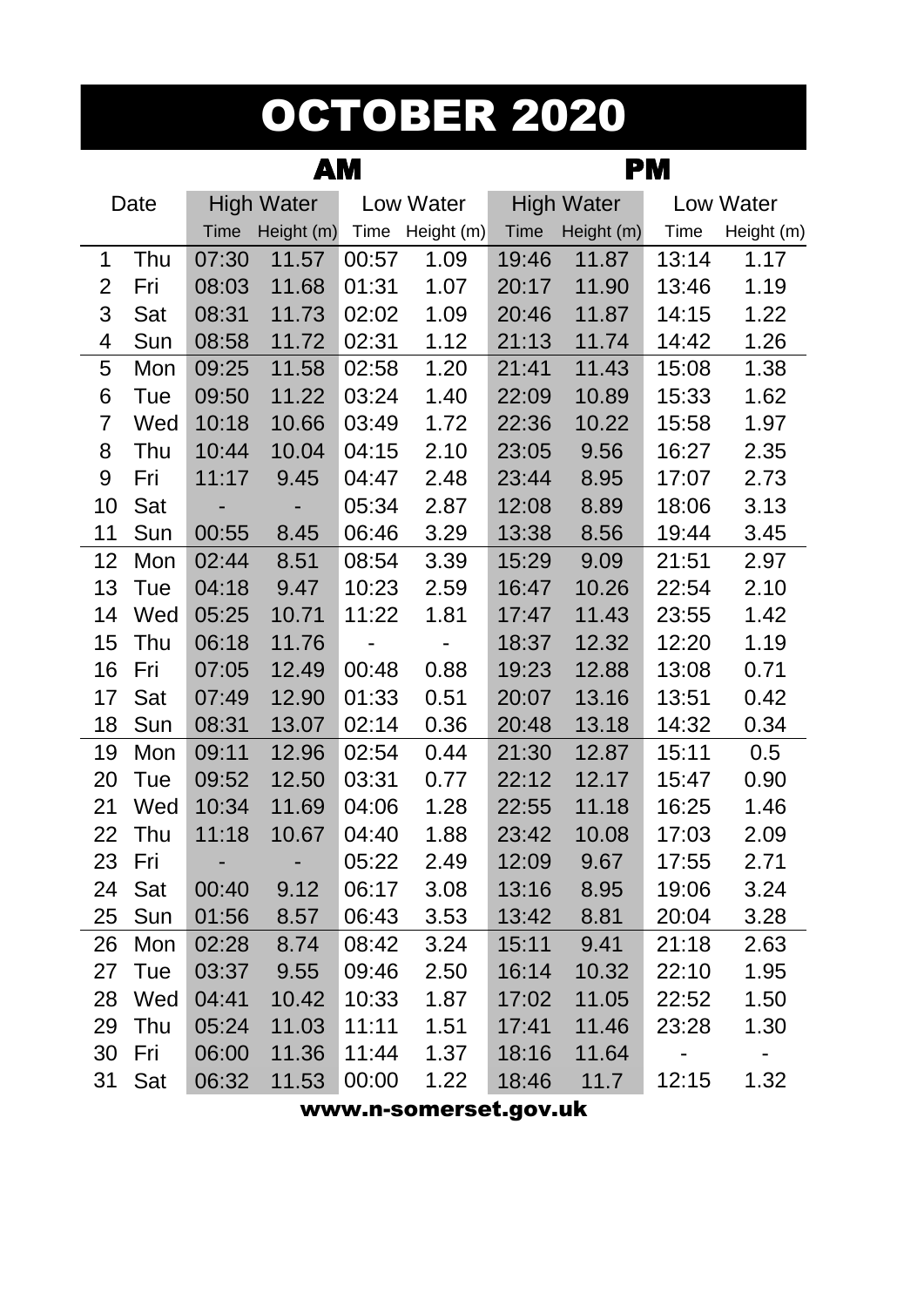### NOVEMBER 2020

|                |      |             | AМ                | PМ    |            |             |                   |       |                          |
|----------------|------|-------------|-------------------|-------|------------|-------------|-------------------|-------|--------------------------|
|                | Date |             | <b>High Water</b> |       | Low Water  |             | <b>High Water</b> |       | Low Water                |
|                |      | <b>Time</b> | Height (m)        | Time  | Height (m) | <b>Time</b> | Height (m)        |       | Time Height (m)          |
| 1              | Sun  | 07:00       | 11.65             | 00:31 | 1.19       | 19:16       | 11.72             | 12:44 | 1.27                     |
| $\overline{2}$ | Mon  | 07:27       | 11.70             | 01:00 | 1.16       | 19:44       | 11.65             | 13:12 | 1.27                     |
| $\mathfrak{S}$ | Tue  | 07:55       | 11.63             | 01:28 | 1.21       | 20:13       | 11.41             | 13:40 | 1.36                     |
| 4              | Wed  | 08:25       | 11.36             | 01:56 | 1.38       | 20:44       | 10.99             | 14:08 | 1.58                     |
| 5              | Thu  | 08:54       | 10.90             | 02:23 | 1.67       | 21:15       | 10.43             | 14:34 | 1.9                      |
| 6              | Fri  | 09:26       | 10.36             | 02:50 | 2.01       | 21:51       | 9.84              | 15:06 | 2.23                     |
| $\overline{7}$ | Sat  | 10:05       | 9.80              | 03:23 | 2.35       | 22:38       | 9.28              | 15:48 | 2.55                     |
| 8              | Sun  | 11:01       | 9.30              | 04:14 | 2.70       | 23:46       | 8.88              | 16:51 | 2.88                     |
| 9              | Mon  | ٠           | ۰                 | 05:30 | 3.05       | 12:21       | 9.07              | 18:28 | 3.10                     |
| 10             | Tue  | 01:15       | 8.92              | 07:21 | 3.12       | 13:54       | 9.42              | 20:14 | 2.79                     |
| 11             | Wed  | 02:43       | 9.62              | 08:51 | 2.58       | 15:13       | 10.33             | 21:24 | 2.14                     |
| 12             | Thu  | 03:53       | 10.63             | 09:52 | 1.93       | 16:16       | 11.31             | 22:26 | 1.61                     |
| 13             | Fri  | 04:49       | 11.56             | 10:54 | 1.41       | 17:10       | 12.08             | 23:24 | 1.14                     |
| 14             | Sat  | 05:39       | 12.23             | 11:45 | 0.96       | 17:59       | 12.57             |       | $\overline{\phantom{0}}$ |
| 15             | Sun  | 06:25       | 12.64             | 00:09 | 0.80       | 18:43       | 12.81             | 12:29 | 0.68                     |
| 16             | Mon  | 07:07       | 12.82             | 00:50 | 0.66       | 19:28       | 12.82             | 13:08 | 0.59                     |
| 17             | Tue  | 07:50       | 12.75             | 01:29 | 0.72       | 20:11       | 12.55             | 13:46 | 0.71                     |
| 18             | Wed  | 08:33       | 12.37             | 02:06 | 0.98       | 20:55       | 11.95             | 14:25 | 1.04                     |
| 19             | Thu  | 09:17       | 11.68             | 02:43 | 1.41       | 21:41       | 11.08             | 15:03 | 1.53                     |
| 20             | Fri  | 10:03       | 10.79             | 03:20 | 1.94       | 22:28       | 10.14             | 15:47 | 2.08                     |
| 21             | Sat  | 10:53       | 9.92              | 04:02 | 2.47       | 23:21       | 9.33              | 16:35 | 2.60                     |
| 22             | Sun  | 11:52       | 9.26              | 04:55 | 2.95       | ÷,          | -                 | 17:40 | 3.02                     |
| 23             | Mon  | 00:24       | 8.81              | 06:06 | 3.32       | 13:03       | 9.00              | 19:11 | 3.19                     |
| 24             | Tue  | 01:38       | 8.73              | 07:52 | 3.34       | 14:20       | 9.21              | 20:36 | 2.88                     |
| 25             | Wed  | 02:55       | 9.13              | 09:04 | 2.89       | 15:28       | 9.76              | 21:30 | 2.39                     |
| 26             | Thu  | 03:58       | 9.76              | 09:53 | 2.39       | 16:22       | 10.34             | 22:13 | 1.99                     |
| 27             | Fri  | 04:45       | 10.34             | 10:33 | 2.00       | 17:05       | 10.78             | 22:52 | 1.70                     |
| 28             | Sat  | 05:23       | 10.79             | 11:08 | 1.73       | 17:42       | 11.08             | 23:26 | 1.49                     |
| 29             | Sun  | 05:57       | 11.12             | 11:42 | 1.53       | 18:15       | 11.28             |       | $\blacksquare$           |
| 30             | Mon  | 06:29       | 11.36             | 00:00 | 1.34       | 18:48       | 11.39             | 12:15 | 1.39                     |
|                |      |             |                   |       |            |             |                   |       |                          |